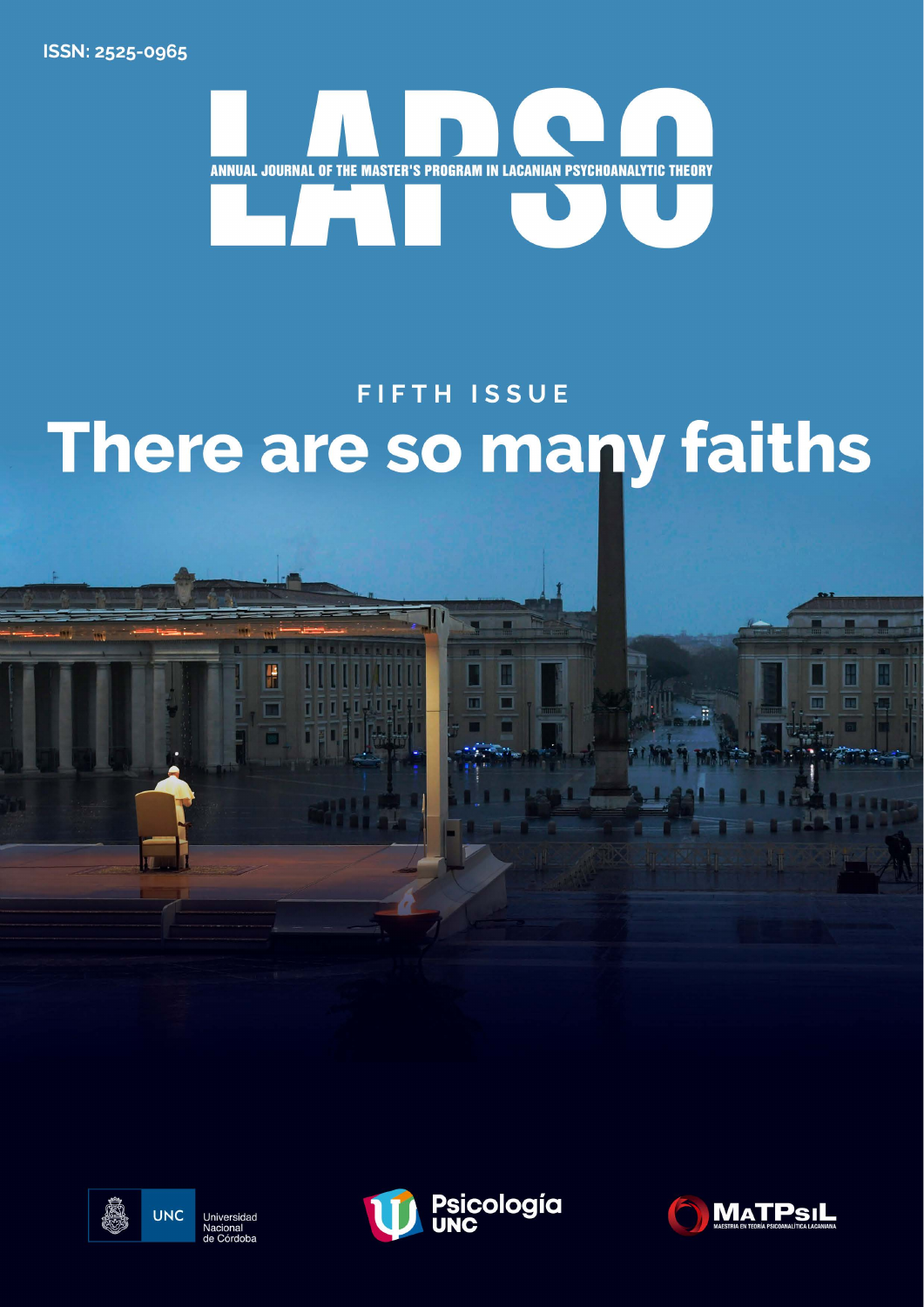## THE DECLINE OF THE SOCIAL BOND AND THE FAITH IN THE WORD

MARCO RUBÉN ALFIERI \*

... the Real will expand and religion is going to have many more grounds for soothing people's souls.

Jacques Lacan

In October 29, 1974 Lacan gives a press conference in Rome, which today is known as The<br>Triumph of Religion (1974 [2005]). There, he states that religion is guaranteed to triumph.<br>He could sense its powerfulness, the power Triumph of Religion (1974 [2005]). There, he states that religion is guaranteed to triumph. He could sense its powerfulness, the power manifested in its discourse and especially in its resources for grounding the effects emerging from science.

The role for which the victorious result was announced is that of making sense out of the intrusion of the Real in traumatic ways. The attempt to soothe the anxiety that results from the impossible is a task that culture itself has been focusing on. Both science and religion, at some point, they have been sharing the effort to offer a remedy for human suffering. In this sense, the antidote they propose is mainly linked to making sense, a meaning that takes the form of the sacred. Lacan formulated it in this way: "Faith has, a bit too often for my taste, been letting science resolve problems when questions translate into suffering that is a bit too hard to handle" (Lacan, 1974 [2005], p.32).

In this fifth issue of Lapso we will address the current relationship between psychoanalysis and society and with civilization and its discontents. We take as reference the following quote from Lacan: "That's my way of translating faith. There are so many faiths, filling niches everywhere, that in the end the only way to properly word it is in the forum, the fair that is." (Lacan, 1974 [2005], p.94). This leads us to the questions: what do contemporary subjects believe in? Is faith in crisis? What is the future of faith?

Following Eric Laurent's reading<sup>1</sup>, we live in an age where national states are collapsed, dysfunctional and unstable, they are part of the new world disorder. We can think of this phenomenon as the sign of a new landscape that is imposed before our eyes. We find an Other that cannot bear the prevailing chaos. We are witnessing the breakdown of the fabric that weaves the social bonds, the penetration of violence in its multiple forms, and the triumph of a disorganizing individualism. Angst comes out from the loss of our habitual references and it further highlights the role of religion in our days.

It should be noted that the mere idea of society is in itself an act of faith. We trust, nobody knows why, that everything that is part of our daily life —our activities, the basic services, transportation, etc. — all of them will be there tomorrow, ready for us, although we have no idea who or how all of this is been kept. That is why we state that we live in the midst of the subject supposed to know,

<sup>\*</sup> Facultad de Psicología. Universidad Nacional de Córdoba marcoalfieri83@hotmail.com

<sup>&</sup>lt;sup>1</sup> The general ideas of this paragraph were taken from the book (An effort of poetry) of J.A. Miller, "Un esfuerzo de poesía" (2016). Paidós: Buenos Aires.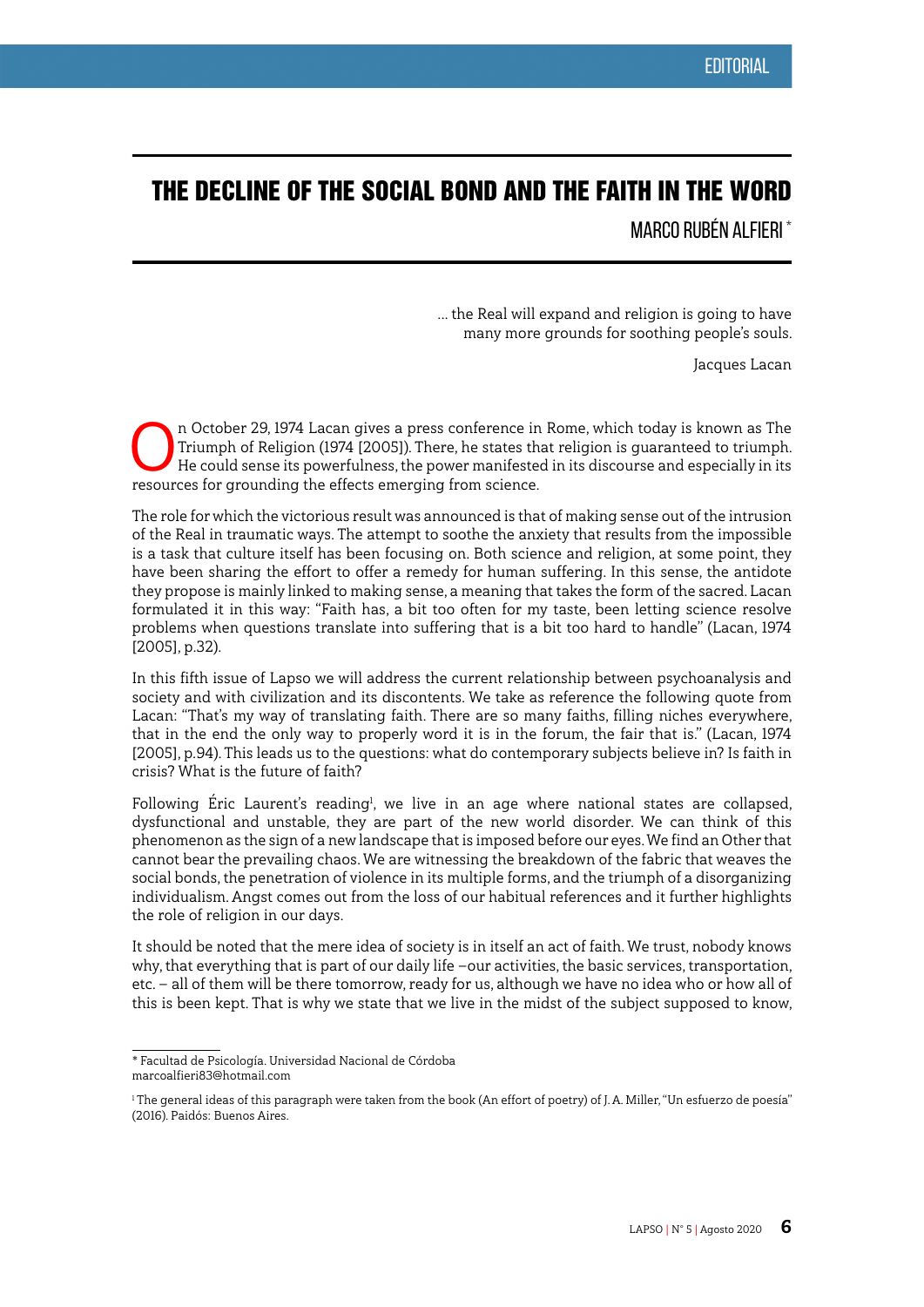whom we believe in, a fact that turns society into an act of faith.

We find it in Freud (1920 [2010]), this opposition to the idea that there is an innate gregarious instinct in human beings (something that is present in other species), and which would determine that humans come together to make a life. There is no program that guarantees this from a biological perspective. For Freud, we are not gregarious animals, but animals of the horde. It is by reading Lacan that we say that we need to find the support of the symbolic function, that exists in any social form, on the side of the belief in the Name of the Father, "The essence and function of the father as Name, as pivot of discourse, depends precisely on the fact that after all, you can never know who the father is. You can always look, it's a question of faith" (Lacan, 1968-1969 [2013], pg. 141).

In this issue of Lapso, the main element that introduces the keynote of this volume is provided by Éric Laurent in the Lapso Interview. Laurent's presence in Córdoba after more than two decades, is quite a valuable event. You will be able to listen to a clear and accurate enunciation which reflects his lucid and subtle readings on politics, the clinical practice, and the episteme. Laurent does not avoid talking about issues that are sensitive both to our culture and psychoanalysis: love and dignity; the signs of the contemporary master in the forms employment takes in the 21st century; new forms of symptoms before the progress of science; the discontents of politics in the region; the subject -the religion- the faith. A must-see conversation that will resonate, I'm sure, for a long time.

In the section Special Contributions, you will find an outstanding article by MaríaE. (Baby)Novotny from April 2017, prepared for the second cohort of the Master's Program. It was in that opportunity that Baby placed the arrival and settlement of the Lacanian Orientation in Cordoba. We thought it was timely to share this valuable document with our readers now, precisely because this year is the 40th anniversary of Lacan's only visit to Latin America. That seminar in Caracas started a movement, and we are its current consequences.

In the Section Theory and Concepts, we can find a series of thorough, accurate and committed works.

Hernán Brizio dwells on the difficulties regarding belief and meaning in their link with the Real. He uses the notions of image, body, consistency, and belief as references for his readings. It results in a perfectly accurate articulation between the parlêtre and the trumans (les trumains).

Ivana Rammé suggests following the path of the belief in the symptom as the most singular aspect of the parlêtre. To do so, she situates the differences that arise when opposing psychoanalysis and psychotherapies. Her approach establishes a correlation with the market of the faiths in current capitalism and the biopolitics of consumption that are present in any "psy" treatment.

Ivana Fuentes reads the science fiction series Westworld (HBO: 2016) in a psychoanalytical key. The author wonders if the categories of subject, phantom, the concept of parlêtre, and the dimension of jouissance, could be applied to the android characters in the series.

Gerardo Batistta researches the success of religions and circumscribes it to the fall of the Name of the Father. He gets a good general look at the TV series, Unorthodox (Netflix: 2020), The Handmaid's Tale (HBO: 20172019), The Young Pope (HBO: 2016), and Something to Believe In (Netflix: 20172018). He also refers to the expansion of Evangelism over Catholicism in Brazil.

Sarah Abitbol tries to distinguish the differences between faith in language and the unconscious, from the faith in religion. She traces Freud's relationship with science considering what binds him to Judaism and his condition as a Jew.

The work of Emilio Vaschetto in co-authorship with Jorge Faraoni consists of a rigorous reading of the discontents in civilization. They show the forms in which the Other appears and create new communities of jouissance, the emergence of subjective characters in the fields of politics and sexuality, and the influence of technoscience and religious fanaticism among other topics.